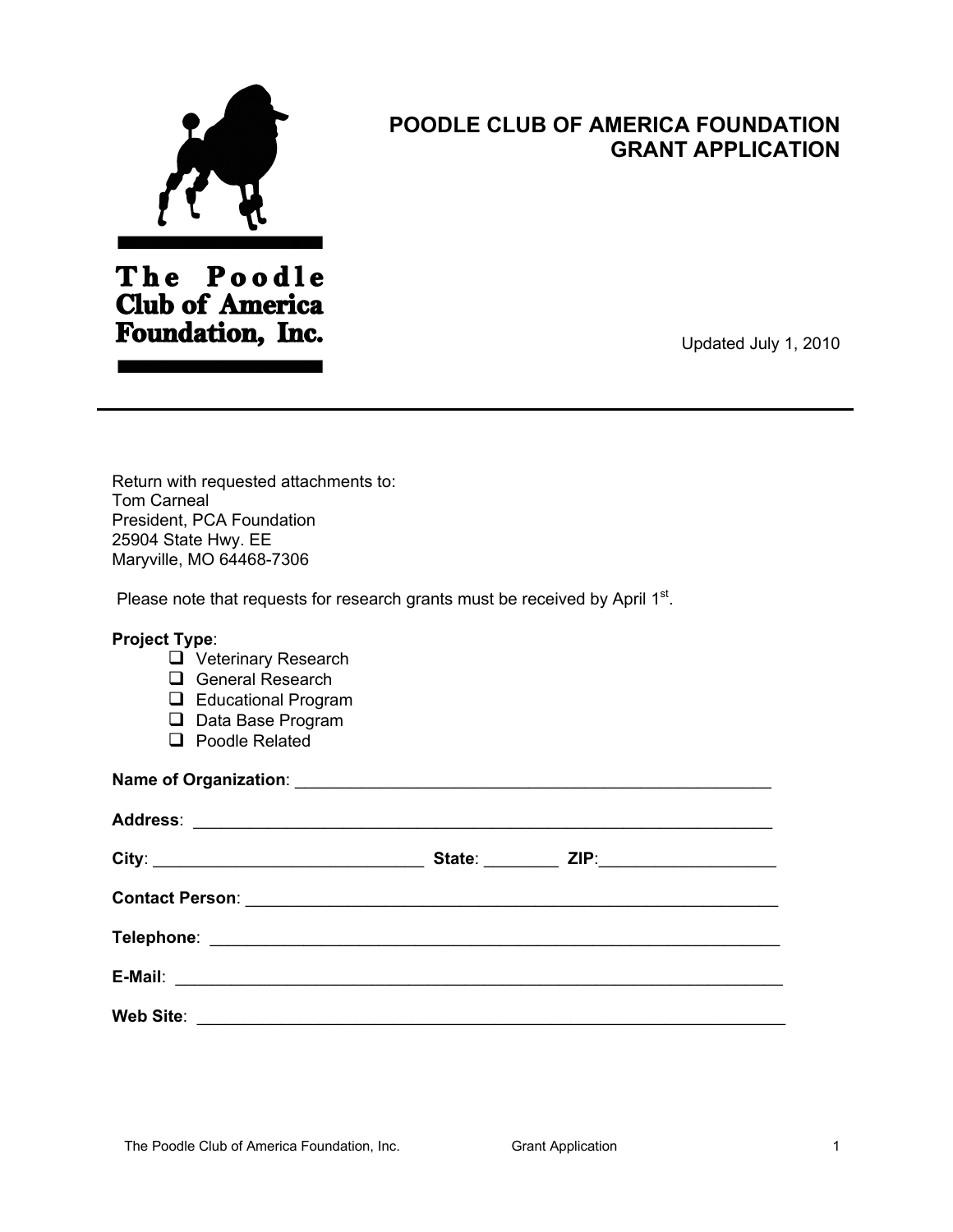Please complete answer to each question, limiting response to the space provided:

1. Describe your organization and its major services/activities.

2. Is applicant Tax Exempt under 501(c)3 of the Internal Revenue Code?

\_\_\_\_Yes \_\_\_No

3. Describe the project for which funding is requested, stating what is to be achieved and its relationship to the Poodle or dogs in general.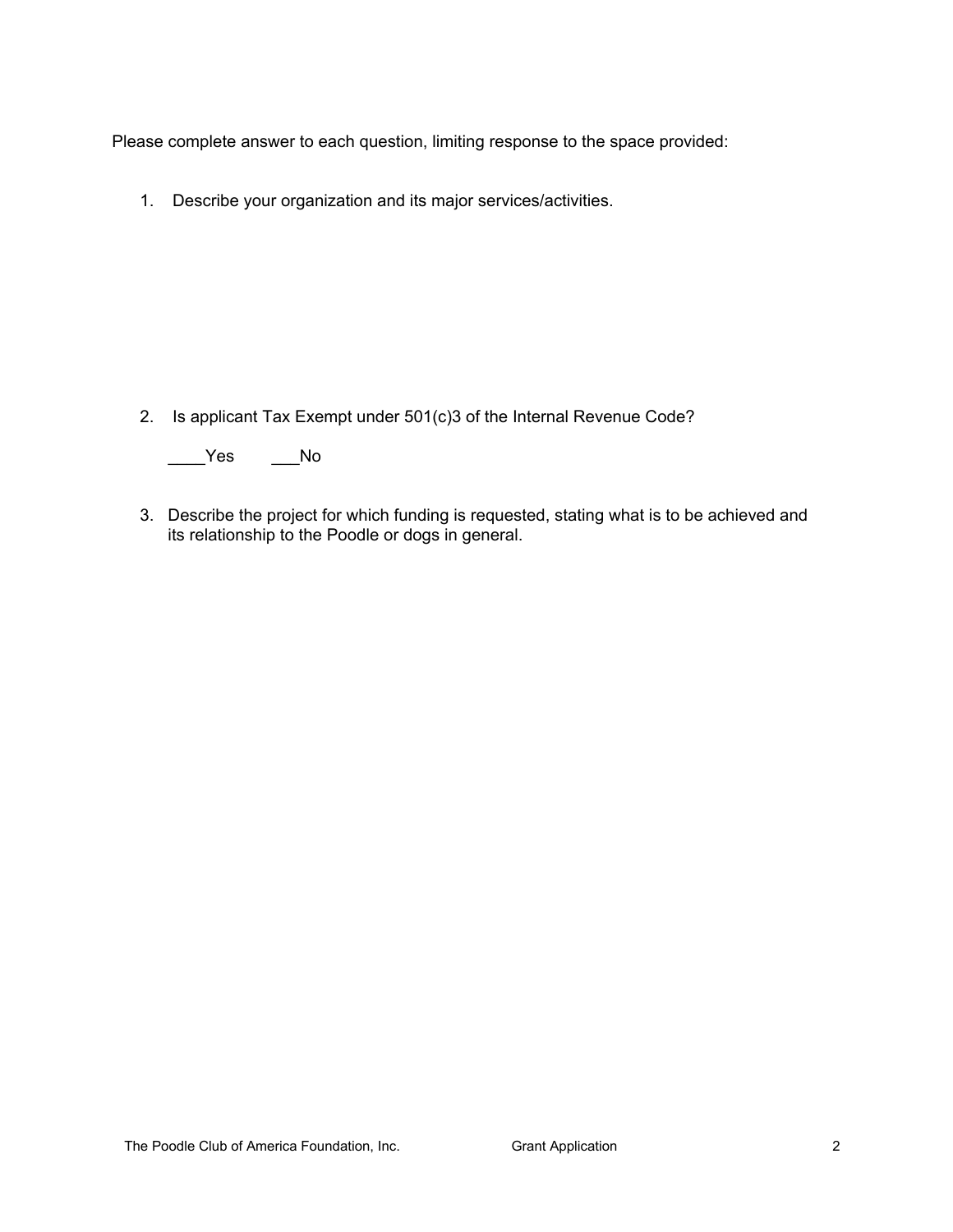4. Describe the strategies for achieving the objectives described in number 3 above, and why they were chosen.

5. List the plan and time schedule established to accomplish the objectives of the project.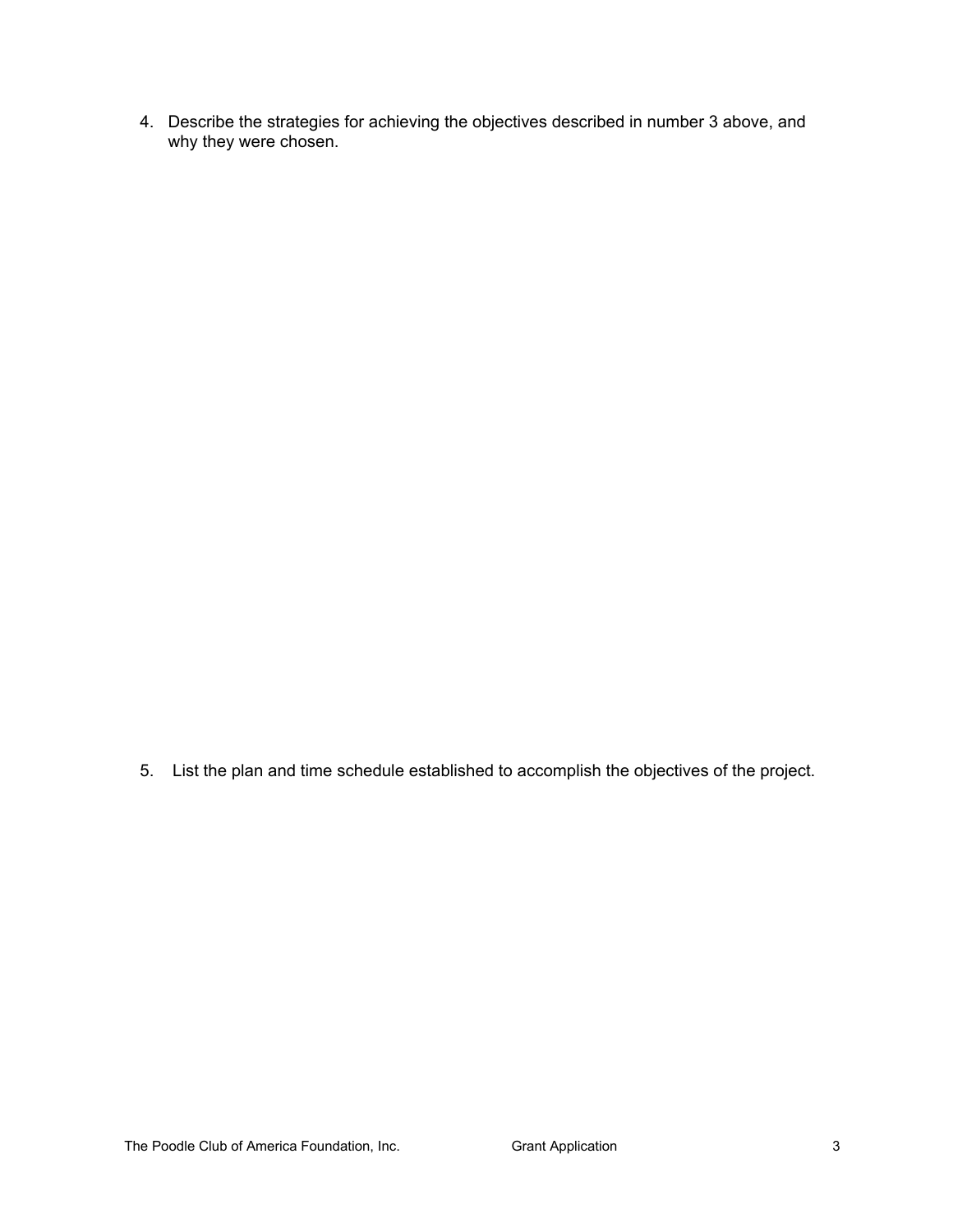6. List the qualifications of the key individuals involved in the project.

7. List sources to which applications for funding for this project have been made, and amounts of requests and commitments. Indicate with an asterisk those sources from which commitments have been received.

8. Describe future funding plans if this is to be an ongoing project.